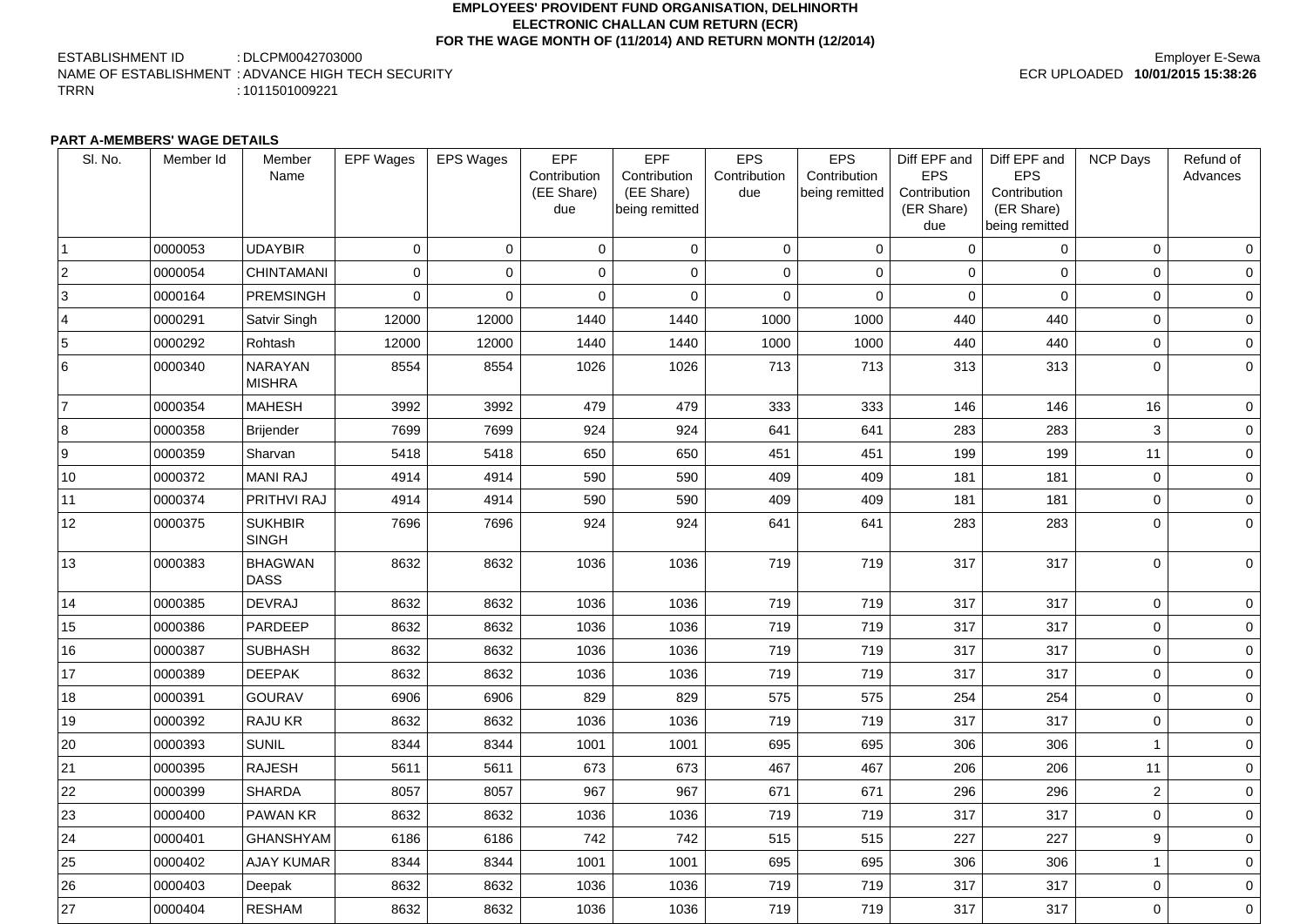| 28           | 0000405 | <b>RAHUL</b><br><b>MATHUR</b>                 | 8057           | 8057           | 967            | 967         | 671         | 671            | 296            | 296         | $\overline{2}$ | $\overline{0}$  |
|--------------|---------|-----------------------------------------------|----------------|----------------|----------------|-------------|-------------|----------------|----------------|-------------|----------------|-----------------|
| 29           | 0000406 | <b>RAKESH</b><br><b>RAIKWAR</b>               | 8344           | 8344           | 1001           | 1001        | 695         | 695            | 306            | 306         |                | $\overline{0}$  |
| $ 30\rangle$ | 0000407 | <b>PAWAN</b>                                  | 8632           | 8632           | 1036           | 1036        | 719         | 719            | 317            | 317         | $\overline{0}$ | $\overline{0}$  |
| 31           | 0000408 | <b>SURESH</b>                                 | 8632           | 8632           | 1036           | 1036        | 719         | 719            | 317            | 317         | $\overline{0}$ | $\circ$         |
| 32           | 0000409 | <b>GAURAV</b><br><b>MANDAL</b>                | $\overline{0}$ | $\overline{0}$ | $\overline{0}$ | $\mathbf 0$ | $\mathbf 0$ | $\overline{0}$ | $\overline{0}$ | $\mathbf 0$ | 30             | $\circ$         |
| 33           | 0000410 | <b>SANDEEP</b><br><b>SINGH</b>                | 8632           | 8632           | 1036           | 1036        | 719         | 719            | 317            | 317         | $\mathbf{0}$   | $\overline{0}$  |
| 34           | 0000411 | <b>ROSHINI</b>                                | 8632           | 8632           | 1036           | 1036        | 719         | 719            | 317            | 317         | $\overline{0}$ | 0 <sup>1</sup>  |
| 35           | 0000412 | <b>SUMAN</b>                                  | 8632           | 8632           | 1036           | 1036        | 719         | 719            | 317            | 317         | $\overline{0}$ | $\circ$         |
| 36           | 0000413 | <b>PUSHPENDE</b><br>R.                        | 8344           | 8344           | 1001           | 1001        | 695         | 695            | 306            | 306         |                | $\overline{0}$  |
| 37           | 0000414 | <b>GOPAL</b>                                  | 6618           | 6618           | 794            | 794         | 551         | 551            | 243            | 243         | $\overline{7}$ | 0 <sup>1</sup>  |
| 38           | 0000415 | <b>DEENANATH</b>                              | 8632           | 8632           | 1036           | 1036        | 719         | 719            | 317            | 317         | $\overline{0}$ | $\overline{0}$  |
| 39           | 0000416 | <b>BHARAT KR</b>                              | 4460           | 4460           | 535            | 535         | 372         | 372            | 163            | 163         | 15             | $\circ$         |
| 40           | 0000417 | SANJU                                         | 8632           | 8632           | 1036           | 1036        | 719         | 719            | 317            | 317         | $\overline{0}$ | $\overline{0}$  |
| 41           | 0000418 | <b>MANTUN</b>                                 | 8632           | 8632           | 1036           | 1036        | 719         | 719            | 317            | 317         | $\overline{0}$ | $\overline{0}$  |
| 42           | 0000419 | <b>GOVIND</b><br><b>SINGH</b>                 | 8632           | 8632           | 1036           | 1036        | 719         | 719            | 317            | 317         | $\overline{0}$ | $\overline{0}$  |
| 43           | 0000420 | <b>RACHANA</b>                                | 8632           | 8632           | 1036           | 1036        | 719         | 719            | 317            | 317         | $\overline{0}$ | $\overline{0}$  |
| 44           | 0000421 | <b>VISHAL</b>                                 | 8057           | 8057           | 967            | 967         | 671         | 671            | 296            | 296         | $\overline{2}$ | $\overline{0}$  |
| 45           | 0000422 | <b>JAIPAL</b>                                 | 8632           | 8632           | 1036           | 1036        | 719         | 719            | 317            | 317         | $\overline{0}$ | $\circ$         |
| 46           | 0000423 | <b>SANJEEV</b>                                | 8632           | 8632           | 1036           | 1036        | 719         | 719            | 317            | 317         | $\overline{0}$ | $\overline{0}$  |
| 47           | 0000424 | <b>RAM KUMAR</b>                              | 8632           | 8632           | 1036           | 1036        | 719         | 719            | 317            | 317         | $\overline{0}$ | $\circ$         |
| 48           | 0000425 | <b>NEELAM</b>                                 | 8632           | 8632           | 1036           | 1036        | 719         | 719            | 317            | 317         | $\overline{0}$ | $\overline{0}$  |
| 49           | 0000426 | <b>MAMTA</b>                                  | 7193           | 7193           | 863            | 863         | 599         | 599            | 264            | 264         | 5 <sup>5</sup> | $\overline{0}$  |
| 50           | 0000427 | <b>PUSHPA</b>                                 | 8632           | 8632           | 1036           | 1036        | 719         | 719            | 317            | 317         | $\overline{0}$ | $\circ$         |
| 51           | 0000428 | <b>LEKHRAJ</b>                                | 8632           | 8632           | 1036           | 1036        | 719         | 719            | 317            | 317         | $\overline{0}$ | $\circ$         |
| 52           | 0000429 | <b>VICKY</b><br><b>KUMAR</b><br><b>PANIKA</b> | 5179           | 5179           | 621            | 621         | 431         | 431            | 190            | 190         | 12             | $\overline{0}$  |
| 53           | 0000430 | <b>KARUNA</b>                                 | 7769           | 7769           | 932            | 932         | 647         | 647            | 285            | 285         | 3 <sup>1</sup> | 0 <sup>1</sup>  |
| 54           | 0000431 | <b>RAVINDER</b>                               | 8632           | 8632           | 1036           | 1036        | 719         | 719            | 317            | 317         | $\overline{0}$ | $\circ$         |
| 55           | 0000432 | JAI<br><b>BHAGWAN</b>                         | 8632           | 8632           | 1036           | 1036        | 719         | 719            | 317            | 317         | $\mathbf{0}$   | $\overline{0}$  |
| 56           | 0000433 | <b>KARAMBIR</b>                               | 8632           | 8632           | 1036           | 1036        | 719         | 719            | 317            | 317         | $\overline{0}$ | $\circ$         |
| 57           | 0000434 | <b>NITIN KR</b>                               | 8632           | 8632           | 1036           | 1036        | 719         | 719            | 317            | 317         | $\overline{0}$ | $\circ$         |
| 58           | 0000435 | <b>SALEHA</b><br><b>BEGAM</b>                 | 8632           | 8632           | 1036           | 1036        | 719         | 719            | 317            | 317         | $\mathbf 0$    | $\vert 0 \vert$ |
| 59           | 0000436 | <b>KAVITA</b>                                 | 8632           | 8632           | 1036           | 1036        | 719         | 719            | 317            | 317         | $\mathbf 0$    | $\vert 0 \vert$ |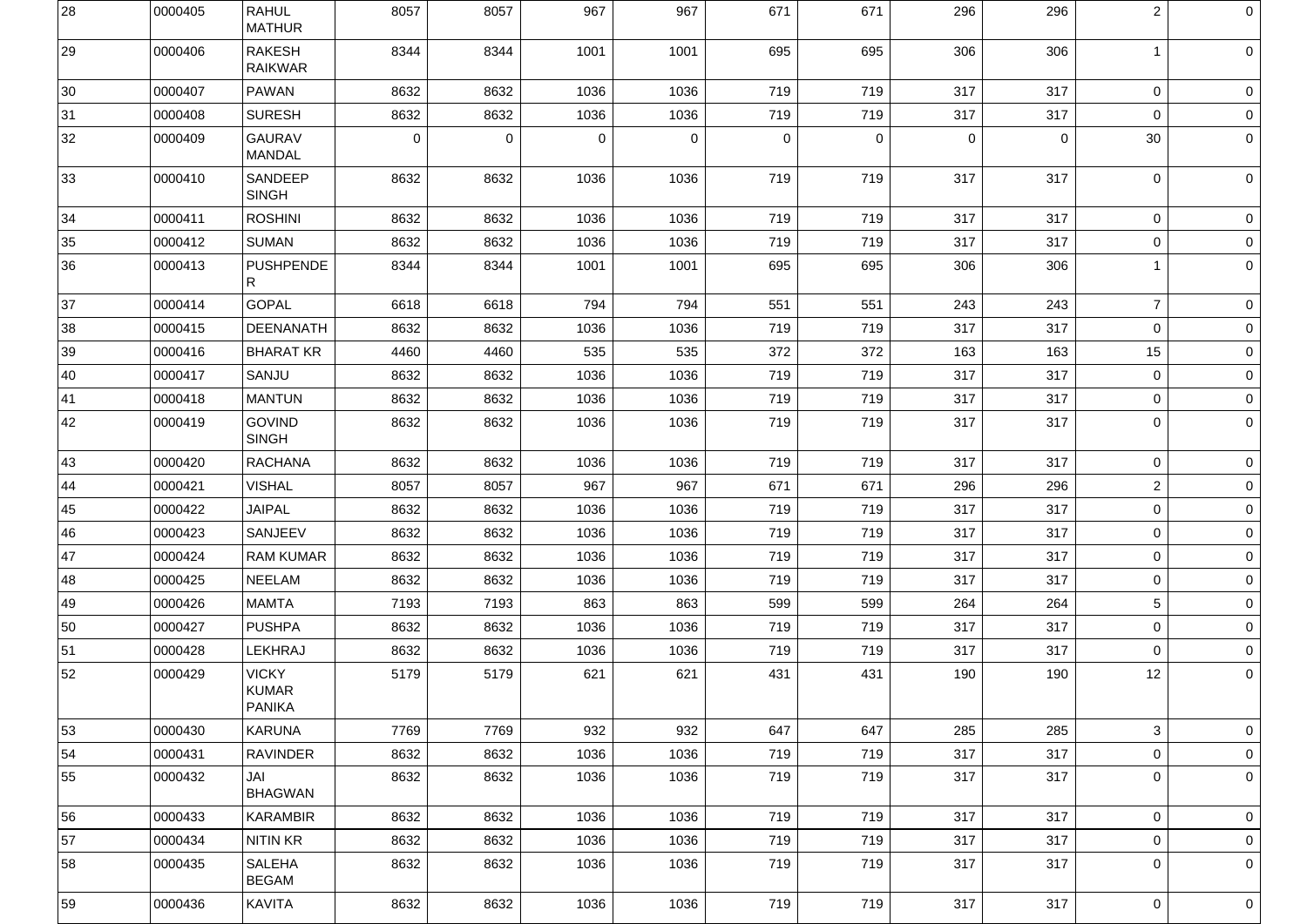| 60 | 0000437 | <b>SUNIL</b><br><b>KUMAR</b>     | 0              | $\overline{0}$ | $\mathbf 0$    | $\mathbf 0$ | $\mathbf 0$    | $\mathbf 0$    | $\overline{0}$ | $\mathbf 0$ | 30             | $\overline{0}$  |
|----|---------|----------------------------------|----------------|----------------|----------------|-------------|----------------|----------------|----------------|-------------|----------------|-----------------|
| 61 | 0000438 | <b>MILAN</b>                     | 8632           | 8632           | 1036           | 1036        | 719            | 719            | 317            | 317         | $\overline{0}$ | $\overline{0}$  |
| 62 | 0000439 | NARENDRA<br><b>SINGH</b>         | 8632           | 8632           | 1036           | 1036        | 719            | 719            | 317            | 317         | $\mathbf 0$    | $\overline{0}$  |
| 63 | 0000440 | <b>ANIL</b>                      | 8057           | 8057           | 967            | 967         | 671            | 671            | 296            | 296         | $\overline{2}$ | $\overline{0}$  |
| 64 | 0000441 | <b>SUNIL</b>                     | 7769           | 7769           | 932            | 932         | 647            | 647            | 285            | 285         | 3              | $\overline{0}$  |
| 65 | 0000442 | <b>RAKESH</b><br>Thakur          | 8057           | 8057           | 967            | 967         | 671            | 671            | 296            | 296         | $\overline{2}$ | 0 <sup>1</sup>  |
| 66 | 0000443 | <b>ROHIT</b>                     | 8632           | 8632           | 1036           | 1036        | 719            | 719            | 317            | 317         | $\overline{0}$ | $\overline{0}$  |
| 67 | 0000444 | Arun Kumar                       | 8632           | 8632           | 1036           | 1036        | 719            | 719            | 317            | 317         | $\overline{0}$ | $\overline{0}$  |
| 68 | 0000445 | Rajesh                           | 8632           | 8632           | 1036           | 1036        | 719            | 719            | 317            | 317         | $\overline{0}$ | $\vert 0 \vert$ |
| 69 | 0000446 | Dharmender<br>Kumar Shukla       | 7769           | 7769           | 932            | 932         | 647            | 647            | 285            | 285         | 3              | $\overline{0}$  |
| 70 | 0000447 | Saiyad Gulam<br>Anwar            | 8057           | 8057           | 967            | 967         | 671            | 671            | 296            | 296         | $\overline{2}$ | $\circ$         |
| 71 | 0000448 | Yogesh<br>Kumar                  | 5323           | 5323           | 639            | 639         | 443            | 443            | 196            | 196         | 12             | $\overline{0}$  |
| 72 | 0000449 | <b>SANTOSH</b><br><b>KUMAR</b>   | 10478          | 10478          | 1257           | 1257        | 873            | 873            | 384            | 384         | $\mathbf{0}$   | $\overline{0}$  |
| 73 | 0000450 | SARVINDER                        | 8632           | 8632           | 1036           | 1036        | 719            | 719            | 317            | 317         | $\overline{0}$ | $\overline{0}$  |
| 74 | 0000451 | <b>JITENDRA</b><br><b>KUMAR</b>  | $\overline{0}$ | $\mathbf 0$    | $\overline{0}$ | $\mathbf 0$ | $\overline{0}$ | $\overline{0}$ | $\overline{0}$ | $\mathbf 0$ | 30             | $\vert 0 \vert$ |
| 75 | 0000452 | <b>NAYAB</b><br><b>SINGH</b>     | 8632           | 8632           | 1036           | 1036        | 719            | 719            | 317            | 317         | $\overline{0}$ | 0               |
| 76 | 0000453 | <b>RAJMANGAL</b>                 | 8632           | 8632           | 1036           | 1036        | 719            | 719            | 317            | 317         | $\overline{0}$ | $\overline{0}$  |
| 77 | 0000454 | <b>VINOD</b><br><b>KUMAR</b>     | 8632           | 8632           | 1036           | 1036        | 719            | 719            | 317            | 317         | $\mathbf 0$    | $\circ$         |
| 78 | 0000455 | <b>MD SAJJAD</b>                 | 8632           | 8632           | 1036           | 1036        | 719            | 719            | 317            | 317         | $\overline{0}$ | $\circ$         |
| 79 | 0000456 | <b>SUNIL</b>                     | 8632           | 8632           | 1036           | 1036        | 719            | 719            | 317            | 317         | $\overline{0}$ | $\overline{0}$  |
| 80 | 0000475 | <b>PAWAN</b><br><b>KUMAR</b>     | 8632           | 8632           | 1036           | 1036        | 719            | 719            | 317            | 317         | $\mathbf 0$    | $\circ$         |
| 81 | 0000476 | <b>SANJAY</b><br><b>KUMAR</b>    | 8632           | 8632           | 1036           | 1036        | 719            | 719            | 317            | 317         | $\mathbf{0}$   | $\circ$         |
| 82 | 0000479 | <b>DEEPALI</b>                   | 8632           | 8632           | 1036           | 1036        | 719            | 719            | 317            | 317         | $\overline{0}$ | $\vert 0 \vert$ |
| 83 | 0000501 | Chain Singh                      | 12000          | 12000          | 1440           | 1440        | 1000           | 1000           | 440            | 440         | $\overline{0}$ | $\overline{0}$  |
| 84 | 0000502 | NEERAJ                           | $\mathbf 0$    | $\overline{0}$ | $\overline{0}$ | $\mathbf 0$ | $\overline{0}$ | $\overline{0}$ | $\overline{0}$ | $\mathbf 0$ | $\overline{0}$ | $\overline{0}$  |
| 85 | 0000505 | Mukesh<br>Kumar                  | 8632           | 8632           | 1036           | 1036        | 719            | 719            | 317            | 317         | $\overline{0}$ | $\vert 0 \vert$ |
| 86 | 0000512 | <b>AJAY KUMAR</b>                | 2302           | 2302           | 276            | 276         | 192            | 192            | 84             | 84          | $\overline{0}$ | $\vert 0 \vert$ |
| 87 | 0000513 | <b>SHARUKH</b>                   | 3453           | 3453           | 414            | 414         | 288            | 288            | 126            | 126         | $\overline{0}$ | $\overline{0}$  |
| 88 | 0000514 | <b>HIMANSHU</b><br><b>MANRAL</b> | 4604           | 4604           | 552            | 552         | 384            | 384            | 168            | 168         | $\mathbf{0}$   | $\circ$         |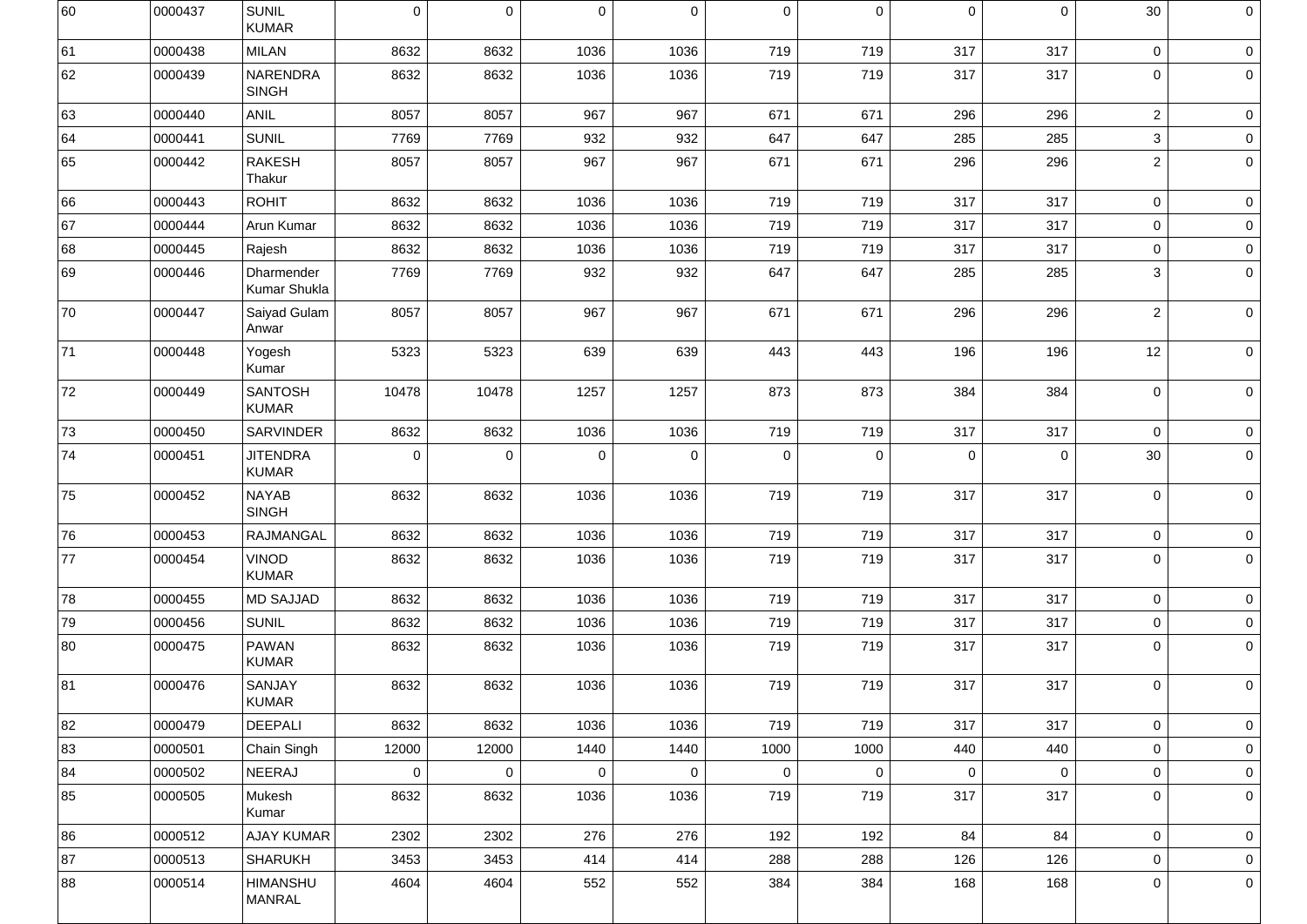| 89 | 0000515 | <b>RANI DEVI</b>       | 5179   | 5179   | 621   | 621   | 431   | 431   | 190   | 190   |     | $\overline{0}$ |
|----|---------|------------------------|--------|--------|-------|-------|-------|-------|-------|-------|-----|----------------|
| 90 | 0000516 | Lavakush               | 5703   | 5703   | 684   | 684   | 475   | 475   | 209   | 209   |     | $\overline{0}$ |
| 91 | 0000519 | Kamal Kumar            | 3992   | 3992   | 479   | 479   | 333   | 333   | 146   | 146   |     | $\overline{0}$ |
| 92 | 0000522 | <b>BYAS YADAV</b>      | 2052   | 2052   | 246   | 246   | 171   | 171   | 75    | 75    |     | $\overline{0}$ |
| 93 | 0000523 | <b>AJIMA</b><br>KHATUN | 2014   | 2014   | 242   | 242   | 168   | 168   | 74    | 74    |     | $\overline{0}$ |
| 94 | 0000524 | MUKUL<br><b>TIWARI</b> | 1151   | 1151   | 138   | 138   | 96    | 96    | 42    | 42    |     | $\overline{0}$ |
| 95 | 0000525 | SUDHA DEVI             | 1439   | 1439   | 173   | 173   | 120   | 120   | 53    | 53    |     | $\overline{0}$ |
|    |         | <b>GRAND TOTAL</b>     | 671127 | 671127 | 80539 | 80539 | 55902 | 55902 | 24637 | 24637 | 216 | $\overline{0}$ |

|                                                | $\vert$ A/C 01 EE + Refund of $\vert$<br>Advance | A/C 01 ER | A/C 02 | A/C 10 | A/C 21 | A/C 22 | <b>TOTAL</b> |
|------------------------------------------------|--------------------------------------------------|-----------|--------|--------|--------|--------|--------------|
| <b>TOTAL DUES AS PER</b><br><b>ECR</b>         | 80539                                            | 24637     | 7382   | 55902  | 3356   | 67     | 171883       |
| <b>TOTAL AMOUNT  </b><br><b>BEING REMITTED</b> | 80539                                            | 24637     | 7383   | 55902  | 3356   | 67     | 171884       |

# **PART B-NEW MEMBERS' DETAILS**

| SI. No. | Member Id | <b>Member Name</b>               | Father's/Spouse<br>Name                | Relationship with the<br>Member | Date of Birth | Gender | Date of Joining EPF | Date of Joining EPS |
|---------|-----------|----------------------------------|----------------------------------------|---------------------------------|---------------|--------|---------------------|---------------------|
|         | 0000391   | <b>GOURAV</b>                    | <b>PURAN KUMAR</b>                     | Father                          | 12-04-1989    | Male   | 01-11-2014          | 01-11-2014          |
|         | 0000512   | <b>AJAY KUMAR</b>                | S BUDH RAM                             | Father                          | 10-01-1951    | Male   | 06-11-2014          | 06-11-2014          |
| 3       | 0000513   | <b>SHARUKH</b>                   | <b>MD SAKIL AHMAD</b>                  | Father                          | 14-02-1995    | Male   | 08-11-2014          | 08-11-2014          |
|         | 0000514   | <b>HIMANSHU</b><br><b>MANRAL</b> | <b>PRAHLAD SINGH</b><br><b>MANRAL</b>  | Father                          | 20-08-1995    | Male   | 10-11-2014          | 10-11-2014          |
| 5       | 0000515   | <b>RANI DEVI</b>                 | <b>SURENDER SINGH</b>                  | Husband                         | 01-01-1987    | Female | 11-11-2014          | 11-11-2014          |
| 16      | 0000516   | Lavakush                         | Chandra Shekhar                        | Father                          | 16-05-1989    | Male   | 13-11-2014          | 13-11-2014          |
|         | 0000519   | Kamal Kumar                      | Babu Lal                               | Father                          | 01-01-1960    | Male   | 17-11-2014          | 17-11-2014          |
| 8       | 0000522   | <b>BYAS YADAV</b>                | Vidharthi Yadav                        | Father                          | 03-07-1964    | Male   | 23-11-2014          | 23-11-2014          |
| l 9     | 0000523   | <b>AJIMA KHATUN</b>              | <b>MD KARI MULLAH</b>                  | Husband                         | 01-01-1987    | Female | 25-11-2014          | 25-11-2014          |
| 10      | 0000524   | <b>MUKUL TIWARI</b>              | <b>SH UMESH KUMAR</b><br><b>TIWARI</b> | Father                          | 01-01-1982    | Male   | 26-11-2014          | 26-11-2014          |
| 11      | 0000525   | <b>SUDHA DEVI</b>                | <b>BAIDYA NATH</b>                     | Husband                         | 01-01-1978    | Female | 26-11-2014          | 26-11-2014          |

## **PART C-EXITING MEMBERS' DETAILS**

| SI. No. | Member Id | Member Name       | Date of Exit from EPF | Date of Exit from EPS | Reason for leaving |
|---------|-----------|-------------------|-----------------------|-----------------------|--------------------|
|         | 0000053   | <b>UDAYBIR</b>    | $01 - 11 - 2014$      | 01-11-2014            | Cessation          |
|         | 0000054   | <b>CHINTAMANI</b> | $01 - 11 - 2014$      | 01-11-2014            | Cessation          |
|         | 10000164  | PREMSINGH         | $01 - 11 - 2014$      | 01-11-2014            | Cessation          |
|         | 0000502   | NEERAJ            | $01 - 11 - 2014$      | 01-11-2014            | Cessation          |